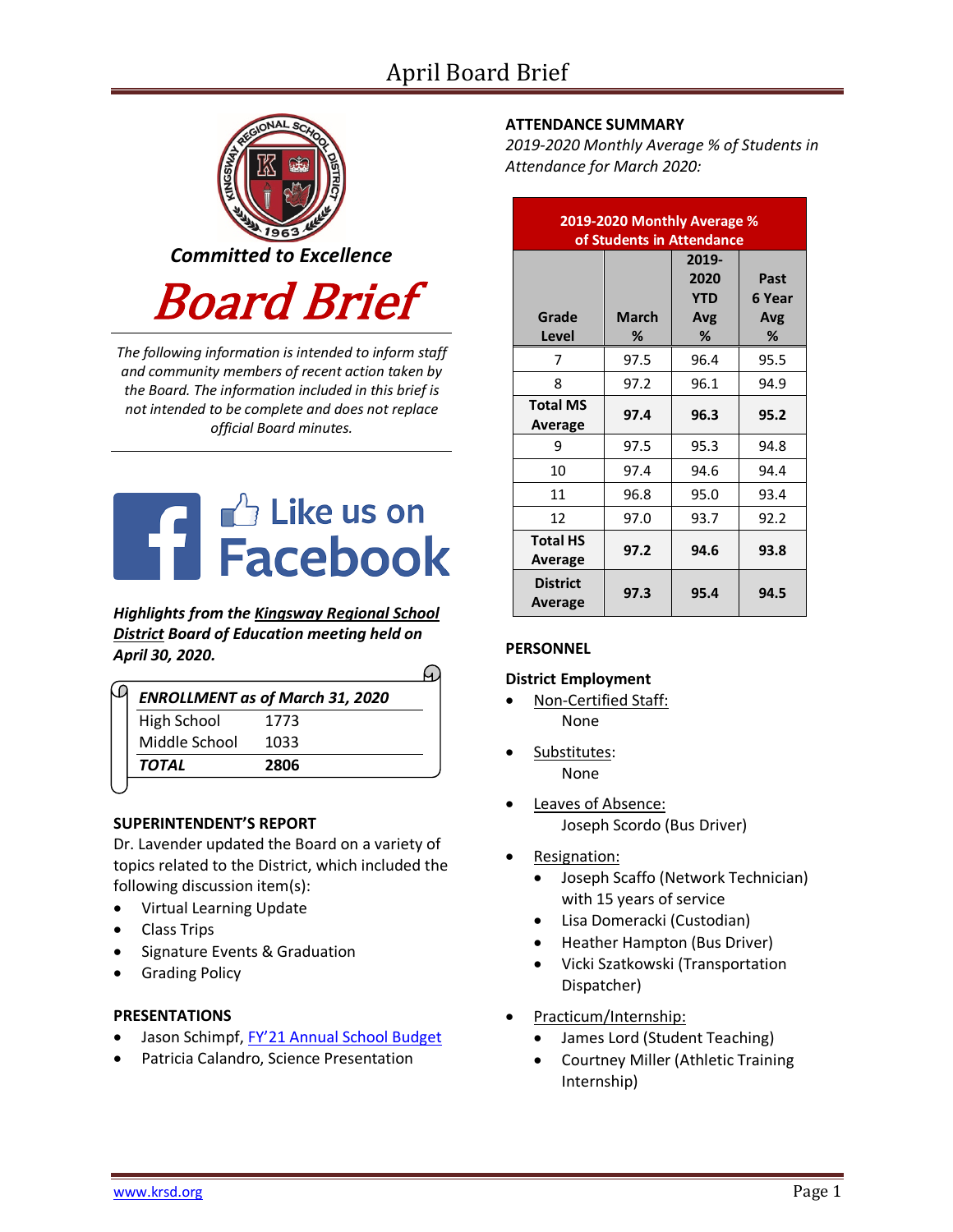# **High School Employment**

- Certified Staff:
	- Scott Altman (LTS Teacher of Italian)
	- Michelle Beech (LTS Counselor)
	- Michelle Neigut (LTS Teacher of Science)
- Leave of Absence:
	- Stephanie Atene (Counselor)
	- Alisa Camp (Teacher of Italian)
	- Robert Cressman (Teacher of Math)
	- Apryl Palazzo (Counselor)
- Resignation:
	- Nicholas Pulli (Teacher of Health & Physical Education)
- Retirement: None
- Schedule "B": None

# **Middle School Employment**

- Certified Staff: None
- Leaves of Absence: None
- Resignation:
	- Lori Brown (Teacher of Special Education)
- Retirement: None
- Schedule "B":

None

# **FUNDRAISERS**

None

**FIELD/ TRIPS/ASSEMBLIES**

None

#### **RESEARCH PROJECTS** None

# **POLICY**

The Board recommended the following for **FIRST** reading for revisions and/or adoption.

• None

The Board recommended the following for **SECOND** reading for revisions and/or adoption.

- None
- **PROGRAMS**

The Board approved the following programs:

• None

# **AWARDS AND SCHOLARSHIPS**

The Board approved the following awards and scholarships:

• None

# **FOREIGN EXCHANGE STUDENTS**

• None

# **OUT OF DISTRICT PLACEMENT**

• Various placements were approved

# **EMERGENCY DRILLS/CALLS**

| <b>School/Date</b> | <b>Time</b>     | <b>Drill</b>            |
|--------------------|-----------------|-------------------------|
| MS                 | Start: 01:45 PM | <b>Fire Drill</b>       |
| 03/12/2020         | End: 01:51 PM   |                         |
| НS                 | Start: 09:55 AM | <b>False Fire Alarm</b> |
| 03/02/2020         | End: 10:04 AM   | <b>Fire Department</b>  |
|                    |                 | visited location        |

# **BUSINESS, FACILITIES & FINANCE**

- **The Board approved the Board Secretary's Report and Bill List.**
- **Receipt and Acceptance of Student Activity and Athletic Account Financial Reports.**  The Board accepted the Student Activity and Athletic Account Financial Reports for the period ending March 31, 2020.
- **The Board approved and authorized the submission of the 2020-2021 budget** to the Executive County Superintendent of Schools.
- **The Board approved** the submission of a grant application for the 2020 Safety Grant Program.